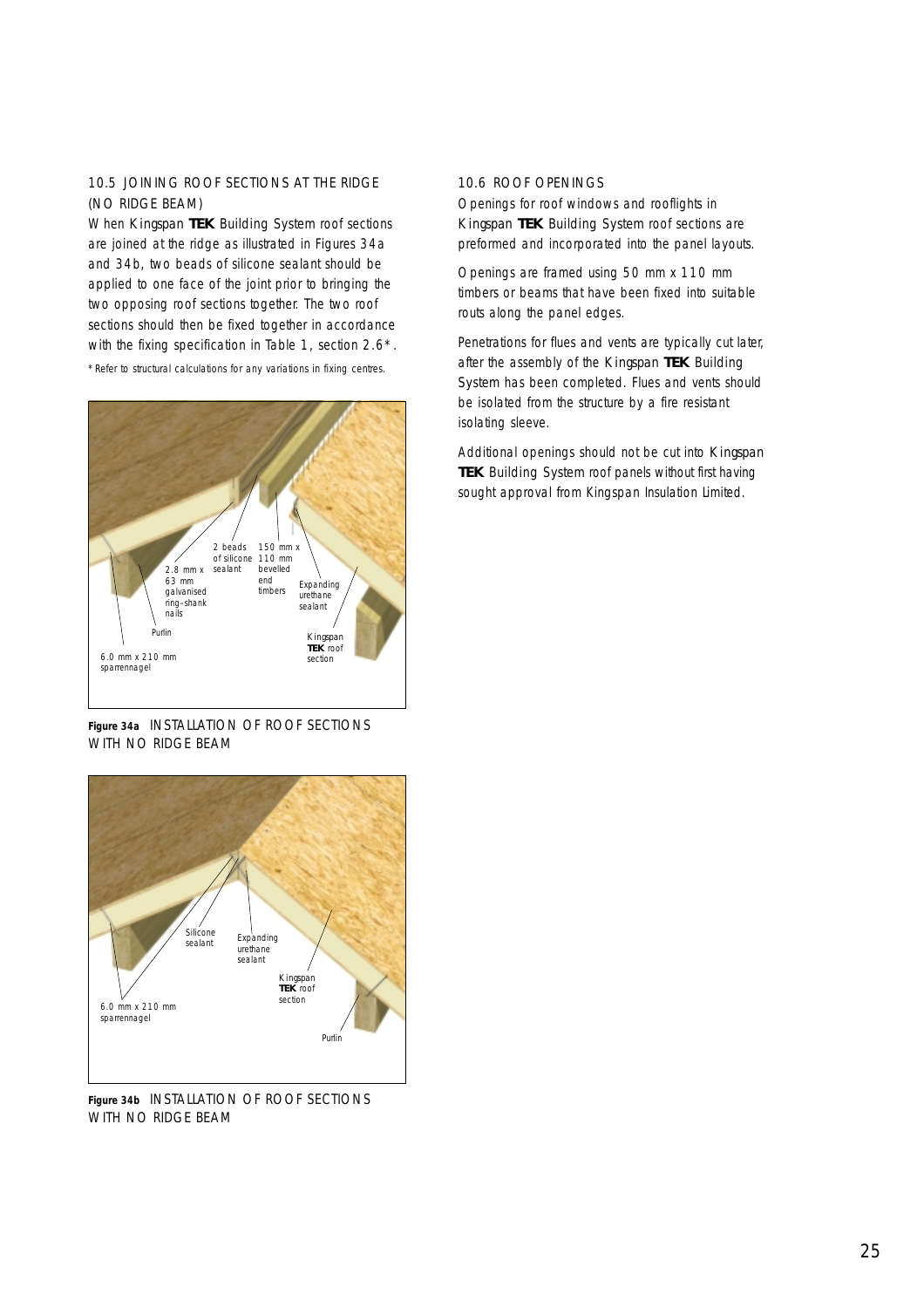### **11 ATTACHING NON TENTING BREATHER MEMBRANE TO WALLS**

Once all walls have been completed a non–tenting breather membrane e.g. *Kingspan* **nil***vent*™ should be attached according to the guidance given in the manufacturers installation instructions (see Appendix E). Care should be taken to ensure that laps are correctly formed and that the breather membrane is secure.

Hint: Non–tenting breather membrane e.g. *Kingspan* **nil***vent*™, should be draped over the top of the *Kingspan* **TEK** Building System wall panel to a depth of 150 mm. This enhances the weather tightness of the wall panel. This is illustrated in Figure 35.



**Figure 35** TEMPORARILY DRAPE BREATHER MEMBRANE OVER WALL PANEL TO ENHANCE WEATHER TIGHTNESS

## **12 MEMBRANE AND BATTENING OF THE ROOF**

All safety systems should remain in place until the non–tenting breather membrane e.g. *Kingspan* **nil***vent*™ and battening has been applied. The breather membrane should be applied starting from the eaves and moving upwards towards the ridge. Minimum overlaps should apply in accordance with the manufacturer's instructions (see Appendix E). Counter battens should then be fixed over the membrane in accordance with the project specification.

Slate or tile battens are then fixed over the counter battens at centres to suit the chosen tile/slate type and size. The last batten on each length of breather membrane should not be fixed until the run of membrane layer is laid. This is to facilitate the lapping of subsequent layers.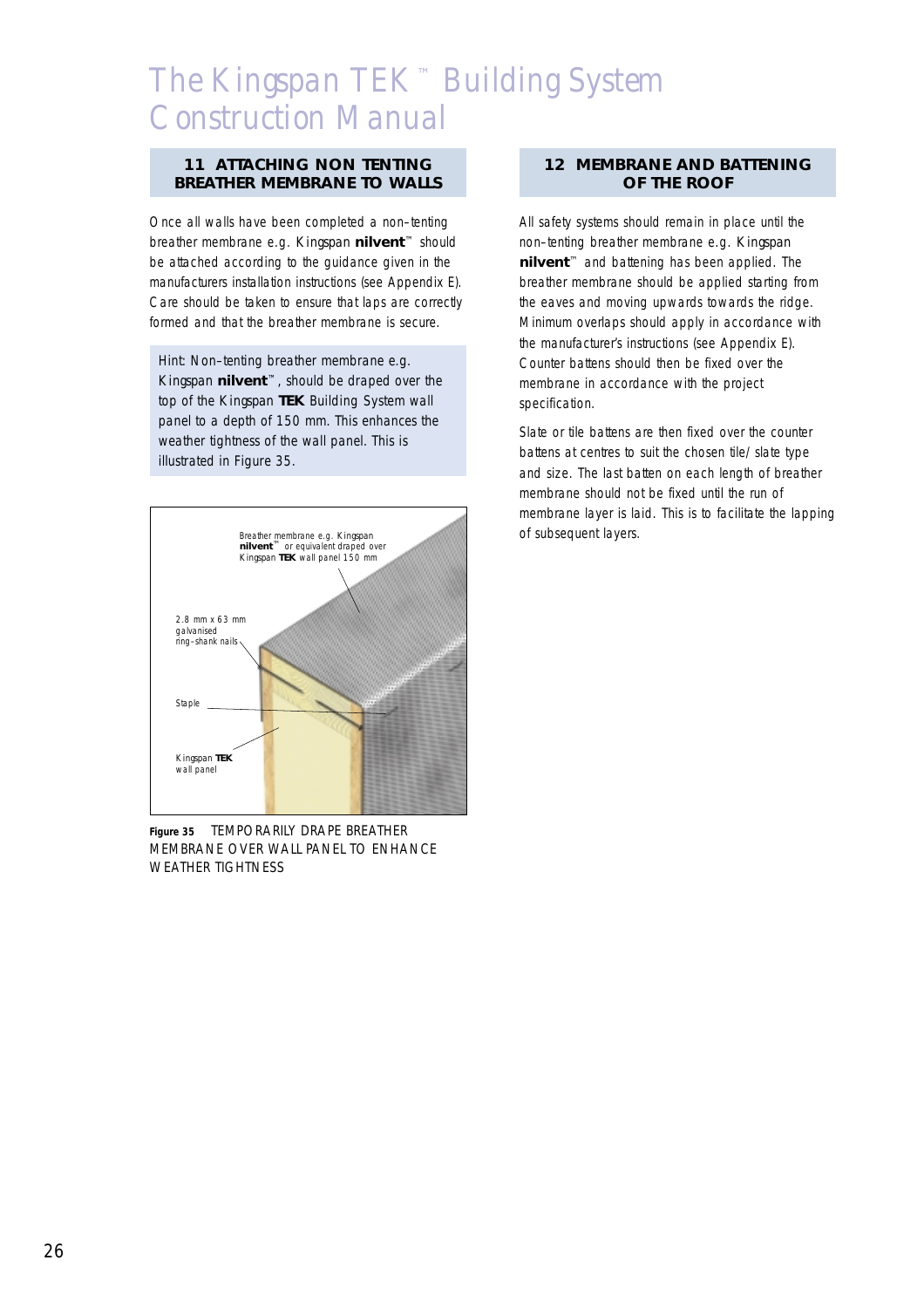## **13 FIXING THE KINGSPAN TEK BUILDING SYSTEM TO THE BOTTOMPLATE**

The entire structure can now be nailed to bottomplate at ground floor level, in accordance with the fixing specification in Table 1, section 2.6. Soleplates to door openings can now be removed.

Temporary bracing can be removed once each floor level has been fully completed.



**Figure 36** FIXING GROUND FLOOR WALL PANELS TO BOTTOMPLATE

Caution: Check engineers drawings to ensure all additional holding down strips are fixed.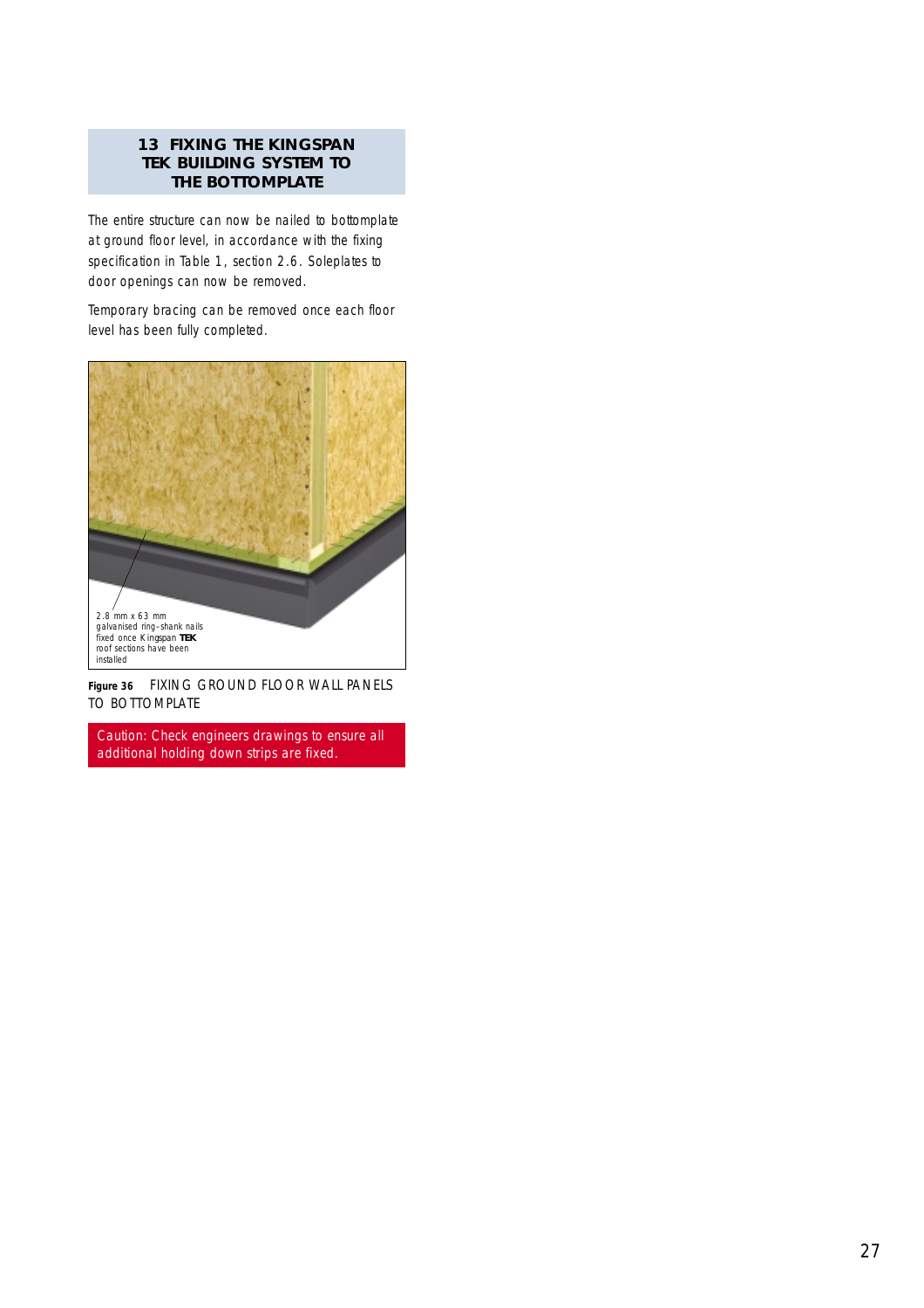#### **14 FINISHING**

#### 14.1 GENERAL

The application of roof and wall finishes should only be commenced once all surfaces, joints, edges, openings (especially rooflights) and connections have been fully inspected and found to be in accordance with the design specification. All finishes should be applied in full accordance with any manufacturers instructions and, if any cracks or gaps are found, they should be sealed with either expanding urethane sealant or silicon sealant as appropriate.

#### 14.2 WATER INGRESS DURING CONSTRUCTION

*Kingspan* **TEK** Building System wall and roof panels should be protected from the elements as soon as possible once erected. *Kingspan* **nil***vent*™, a nontenting breather membrane can be supplied with each project and used to wrap the System once erected. Further information on *Kingspan* **nil***vent*™ can be found in Appendix E.

## 14.3 FITTING WINDOW AND DOORS

Follow manufacturer's instructions when installing windows and doors.

#### 14.5 INTERNAL DRY LINING

Plasterboard should be fixed to the *Kingspan* **TEK** Building System wall in accordance with manufacturers instructions.

Caution: If in doubt about fixing plasterboard and other components please contact Kingspan Insulation Technical Services on 0870 850 8555. Where services need to be installed on a *Kingspan* **TEK** Building System panel, sections 14.6 and 14.7 give a number of options.

#### 14.6 PLUMBING

Plumbing can be installed in the same way as any other building system.

The *Kingspan* **TEK** Building System can use most common ground floor constructions. Therefore ground floor plumbing depends on the floor type.

At first floor level, engineered I-beams are supplied for use with the *Kingspan* **TEK** Building System. The I-beams have pre-cut holes which can be punched out for services, meaning that pipes can be installed in the same way as any other system.

When pipes have to be run up a wall, where possible run them through internal stud partition walls or box them in, in the corner of the room.

When pipes have to be run up a *Kingspan* **TEK** Building System wall panel or appliances such as radiators have to be fixed to the *Kingspan* **TEK** Building System wall panel there are two options:

## OPTION 1 – SINGLE LAYER PLASTERBOARD FIXED DIRECTLY TO THE PANEL

Surface mounted pipework – pipe clips can be screwfixed through the plasterboard and into the wall panel.

Surface mounted radiators – screw fix radiator support brackets through the plasterboard into the wall panel, varying quantity of fixings depending on size of radiator.

Fixing single layer plasterboard directly to the solid *Kingspan* **TEK** Building System wall panel means there are no restrictions on where radiators can be situated. Also there is no extra labour involved, unlike timber frame where noggins have to be installed for fixing units such as radiators.

## OPTION 2 – SINGLE LAYER PLASTERBOARD ON TIMBER BATTENS

Surface mounted pipework – pipe clips can be screwfixed through the plasterboard and timber battens and into the *Kingspan* **TEK** Building System wall panel. Where it is not possible to fix pipe clips through the timber battens, seek guidance on suitable fixings from the pipe clip manufacturer.

Caution: If in doubt about fixing plasterboard and other components to walls please contact Kingspan Insulation Technical Services on 0870 850 8555.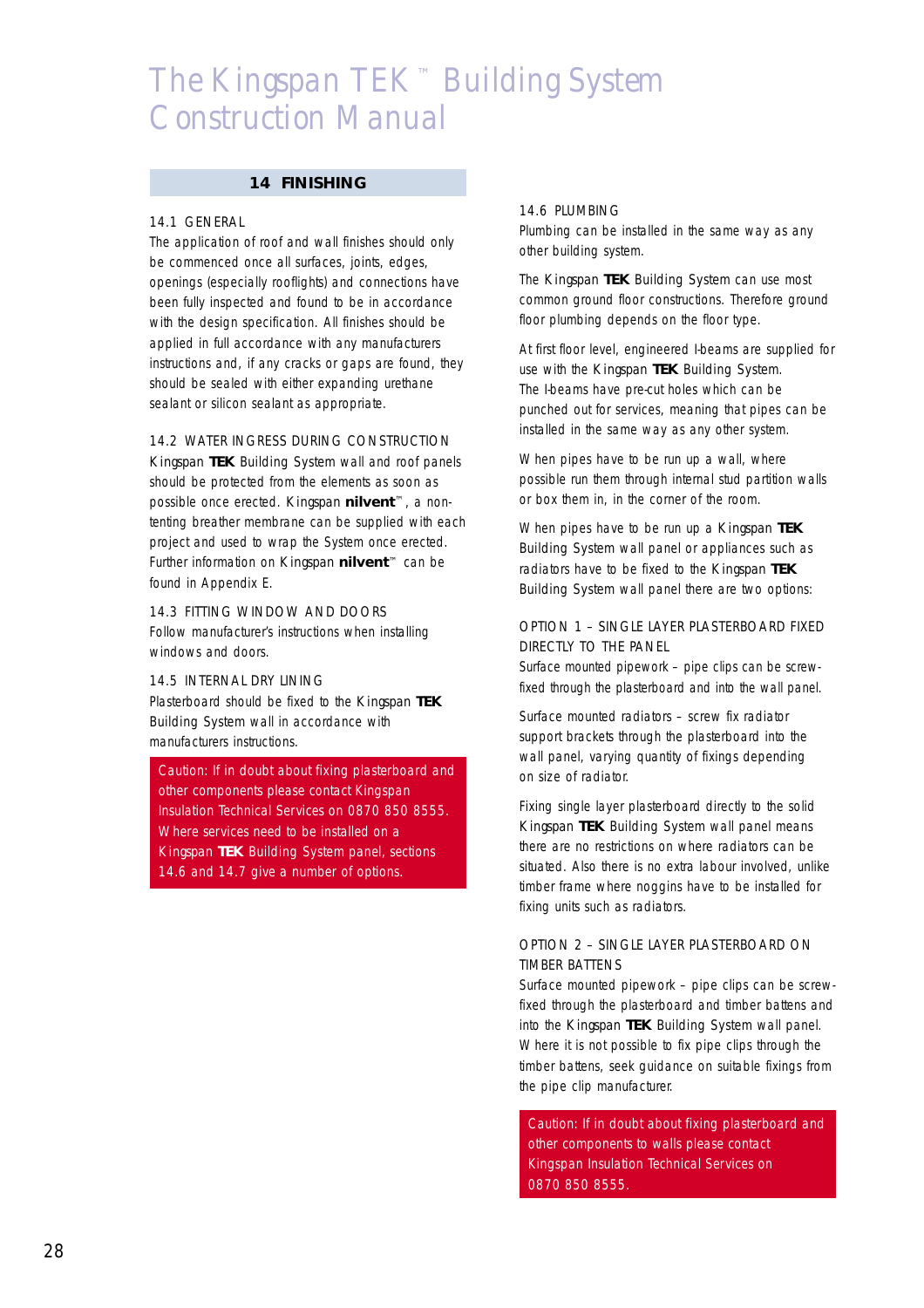Surface mounted radiators – where ever the radiators are to be situated noggins will be required. However, consideration should be given to the location of wiring (See section 14.7 (Option 2)) prior to the installation of noggins to ensure they do not obstruct service voids up the face of the *Kingspan* **TEK** Building System wall. Guidance on radiator installation is given in section 14.6.

#### 14.7 WIRING

Where possible run wiring through internal stud partition walls. However, if it is necessary to run wiring in *Kingspan* **TEK** Building System walls or roofs there are two possible methods:

## OPTION 1 – DOUBLE LAYER PLASTERBOARD

Wiring should be surface mounted in the appropriate locations and protected using an IEE approved metal guard. 12.5 mm or 9.5 mm plasterboard should then be fixed up to the edge of wiring runs. The second layer should then be fixed over the first. Both layers should be fixed in accordance with manufacturers instructions.

## OPTION 2 – SINGLE LAYER PLASTERBOARD ON TIMBER BATTENS

Fix 25 mm x 50 mm timber battens at 600 mm centres and install the wiring between them under an IEE approved metal guard. Then mechanically fix 9.5 mm or 12.5 mm plasterboard over the battens in accordance with manufacturers instructions.

Caution: If in doubt about fixing plasterboard and other components to *Kingspan* **TEK** Building System panels, contact Kingspan Insulation Technical Services on 0870 850 8555.

## 14.8 INTERNAL PARTITION WALLS

Standard timber framing practices are recommended. Internal stud walls are secured to the *Kingspan* **TEK** Building System wall panels using 2.8 mm x 63 mm galvanised ring-shank nails for end studs that are no greater than 38 mm thick.

#### 14.9 CABINET AND BOILER ATTACHMENT

#### 14.9.1 CABINETS

Cabinets can be fixed anywhere along the surface of *Kingspan* **TEK** Building System wall panels using suitable screw fixings. For optimal strength, cabinets should be hung before the wall panels have been lined with plasterboard. Where cabinets have to be screw fixed through either double layer plasterboard or single layer on battens (See sections 14.6 and 14.7) use fixings that will penetrate through the cabinet backs and fully penetrate the internal OSB3 facing of the wall panel. Where a single layer plasterboard has been installed on battens screw fixings should go through noggins into the wall panel.

#### 14.9.2 BOILERS

Boilers can be fixed anywhere along the surface of an external *Kingspan* **TEK** Building System wall using appropriately sized fixings.

Caution: If in doubt about fixing cabinets or boilers to walls to *Kingspan* **TEK** Building System, please contact Kingspan Insulation Technical Services on 0870 850 8555.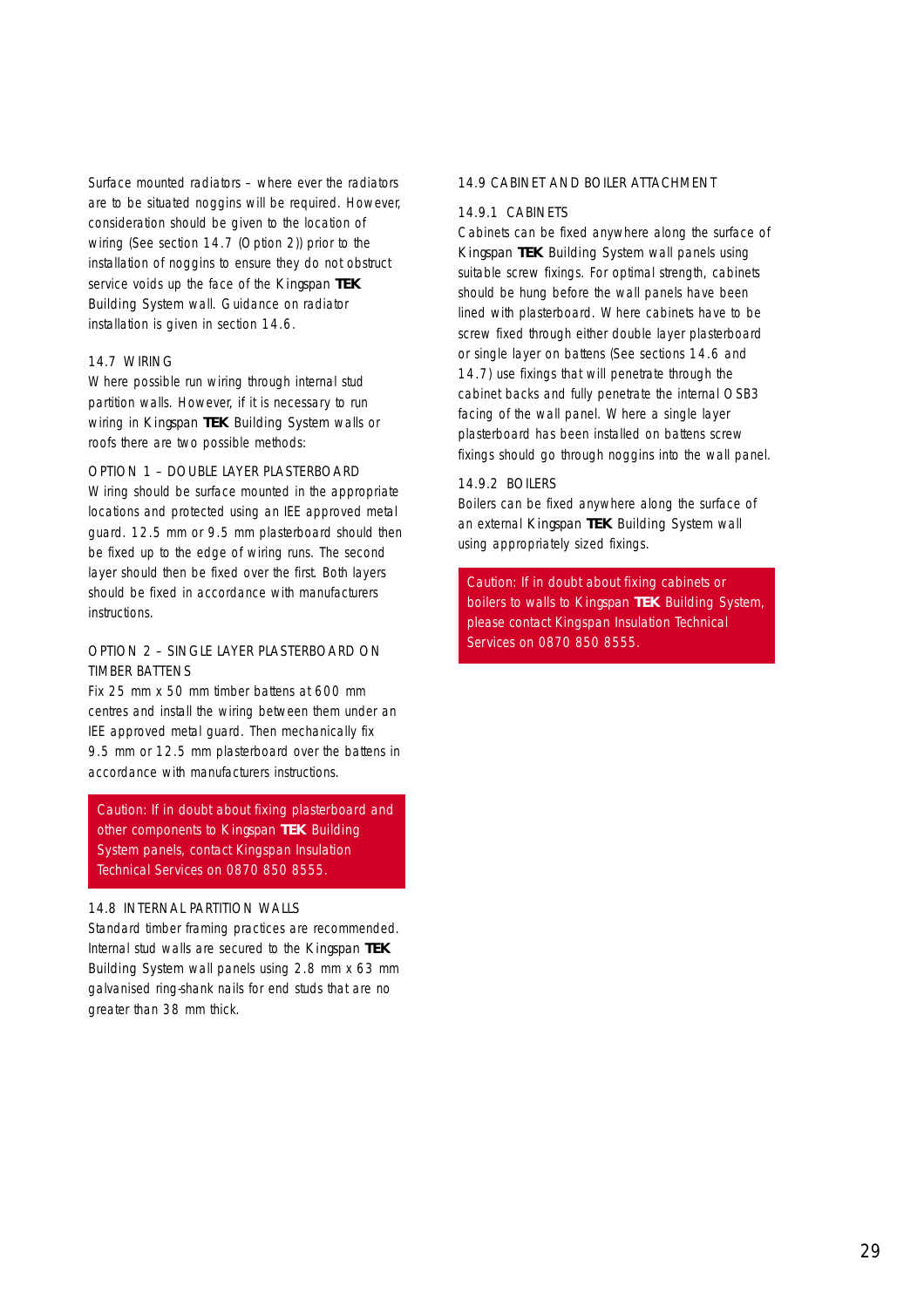## **APPENDIX A: CUTTING AND ROUTING PANELS**

## A.1 GENERAL

The *Kingspan* **TEK** Building System should arrive on site with all panels pre-cut and pre-routed for OSB3 splines, all timbers, beams and purlins. In the event that on-site modifications are made to the plans, or if other cuts or routed grooves are required, instructions for that work are presented below.

Caution: Always contact Kingspan Insulation before making alterations to *Kingspan* **TEK** Building System panels. Contact *Kingspan* **TEK** Building System drawing office on 0870 850 8555.

## A.2 CUTTING

*Kingspan* **TEK** Building System panels can be cut with large diameter circular saws. However, a handsaw may be required for finishing some mitre cuts, corner cuts around windows and doors if a second pass of the blade from the opposite side is not possible.

Caution: Always contact Kingspan Insulation before making alterations to *Kingspan* **TEK** Building System panels. Contact *Kingspan* **TEK** Building System drawing office on 0870 850 8555.

## A.3 ROUTING - GENERAL

All *Kingspan* **TEK** Building System System panels should arrive on site pre-routed. In the event that the panels need routing on site, it should be done in a clear area with plenty of room to manoeuvre using only the correct tools. Wear goggles and a dust mask for safety. Do not over rout the panels.

Caution: Always contact Kingspan Insulation before making alterations to *Kingspan* **TEK** Building System panels. Contact *Kingspan* **TEK** Building System drawing office on 0870 850 8555.

## A.3.1 ROUTING – OSB3 SPLINE JOINTS

For a twin 15 mm x 100 mm OSB3 spline joint, two parallel 15 mm wide grooves are cut in the insulation core next to the *Kingspan* **TEK** Building System panel's internal and external OSB3 facings to a depth of 50mm. A notch in the insulation between the spline grooves is also cut to facilitate placing the expanding urethane sealant when the panels are joined together. Do not over rout the panels. For further information please contact *Kingspan* **TEK** Building System drawing office on 0870 850 8555.

## A.3.2 ROUTING – SOLID TIMBER SPLINE JOINTS

A 100 mm x 110 mm timber post joint is made by making a full width rout 50 mm deep in both *Kingspan* **TEK** Building System panels to be joined. For further information please contact *Kingspan* **TEK** Building System drawing office on 0870 850 8555.

## A.3.3 ROUTING – FULLY INSET TIMBERS

For a fully inset 50 mm x 110 mm timber (around door and window openings, at wall corners, etc.), 50 mm of insulation core is routed out from the panel edge. For further information please contact *Kingspan* **TEK** Building System drawing office on 0870 850 8555.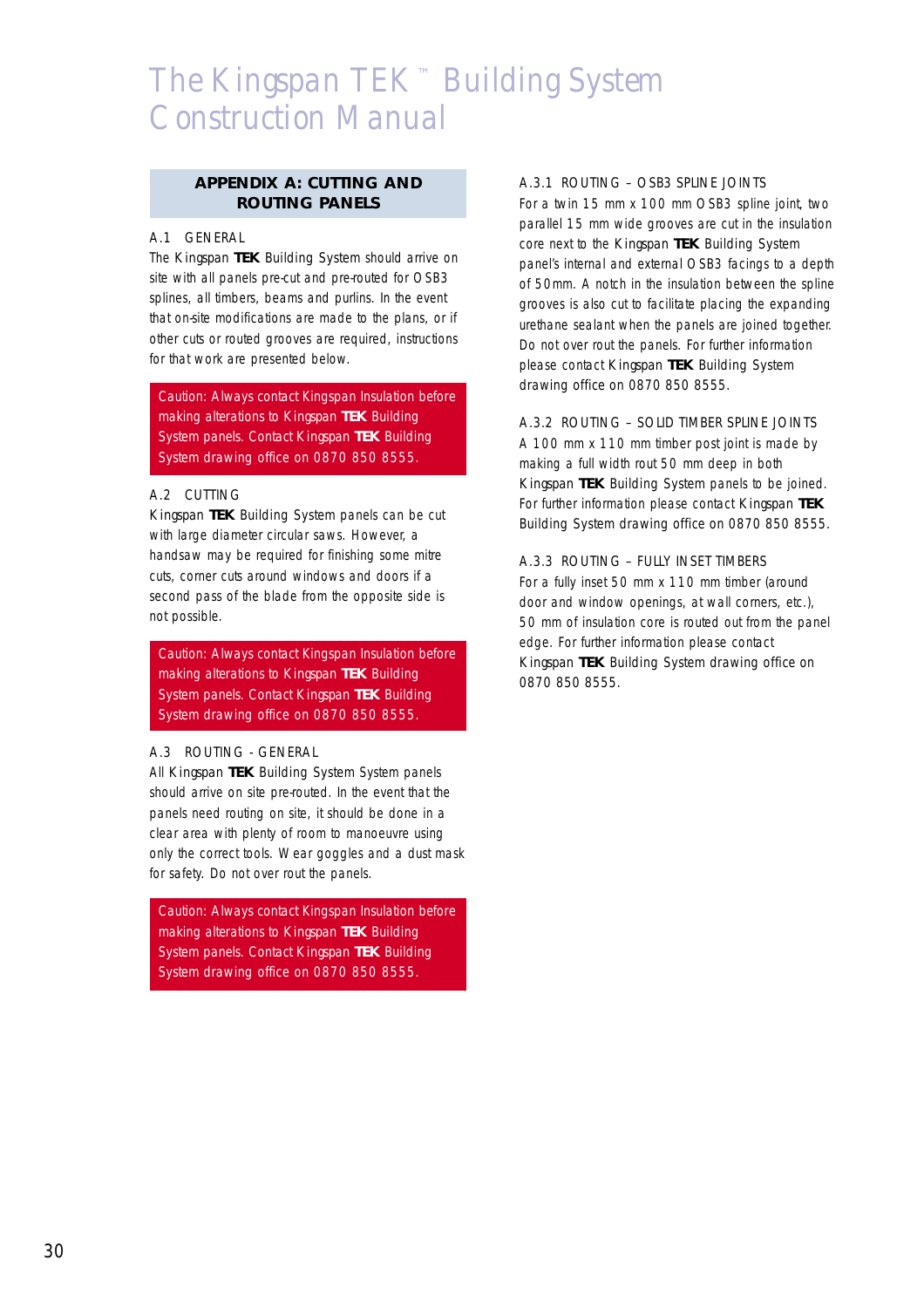## **APPENDIX B: KINGSPAN TEK BUILDING SYSTEM ANCILLARIES LIST**

| <b>Timbers</b>                                  | Specification                                              |
|-------------------------------------------------|------------------------------------------------------------|
| Soleplate                                       | 140 mm x 40 mm pre-treated with preservative               |
| End timber, headplate, bottomplate, edge timber | 50 mm x 110 mm timber C24 grade                            |
| Timber post                                     | 100 mm x 110 mm timber C24 grade (unless stated otherwise) |
| OSB3 spline                                     | 100 mm x 15 mm OSB3                                        |
| <b>Beams</b>                                    | Specification                                              |
| <b>I-beam</b>                                   | As specified by structural engineer                        |
| Floor beam                                      | As specified by structural engineer                        |
| Purlin                                          | As specified by structural engineer                        |
| Ridge beam                                      | As specified by structural engineer                        |
| <b>Panel Fasteners</b>                          | <b>Size</b>                                                |
| Galvanised rink shank nails (Paslode)           | 2.8 mm x 63 mm, 3.1 mm x 90 mm,                            |
| Galvanised twist shank nails                    | 3.75 mm x 32 mm                                            |
| Round wire nails                                | 3.35 mm x 65 mm, 3.75 mm x 75 mm                           |
| Sparrennagel                                    | 6.0 mm x 210 mm, 6.0 mm x 225 mm, 6.0 mm x 250 mm          |
| <b>Building Fixings</b>                         | Specification                                              |
| Joist hangers                                   | As specified by structural engineer                        |
| Scabs                                           | As specified by structural engineer                        |
| <b>Sealants</b>                                 | Pack size                                                  |
| Expanding urethane sealant                      | 750 ml cans in boxes of 12                                 |
| Silicone sealant                                | 600 ml tubes                                               |
| Other ancillary items                           | Specification                                              |
| Rimboard                                        | 32 mm - 60 mm thick engineered timber beam                 |
| <b>Shims</b>                                    | 2 mm, 3 mm, 4 mm, 5 mm, 6 mm                               |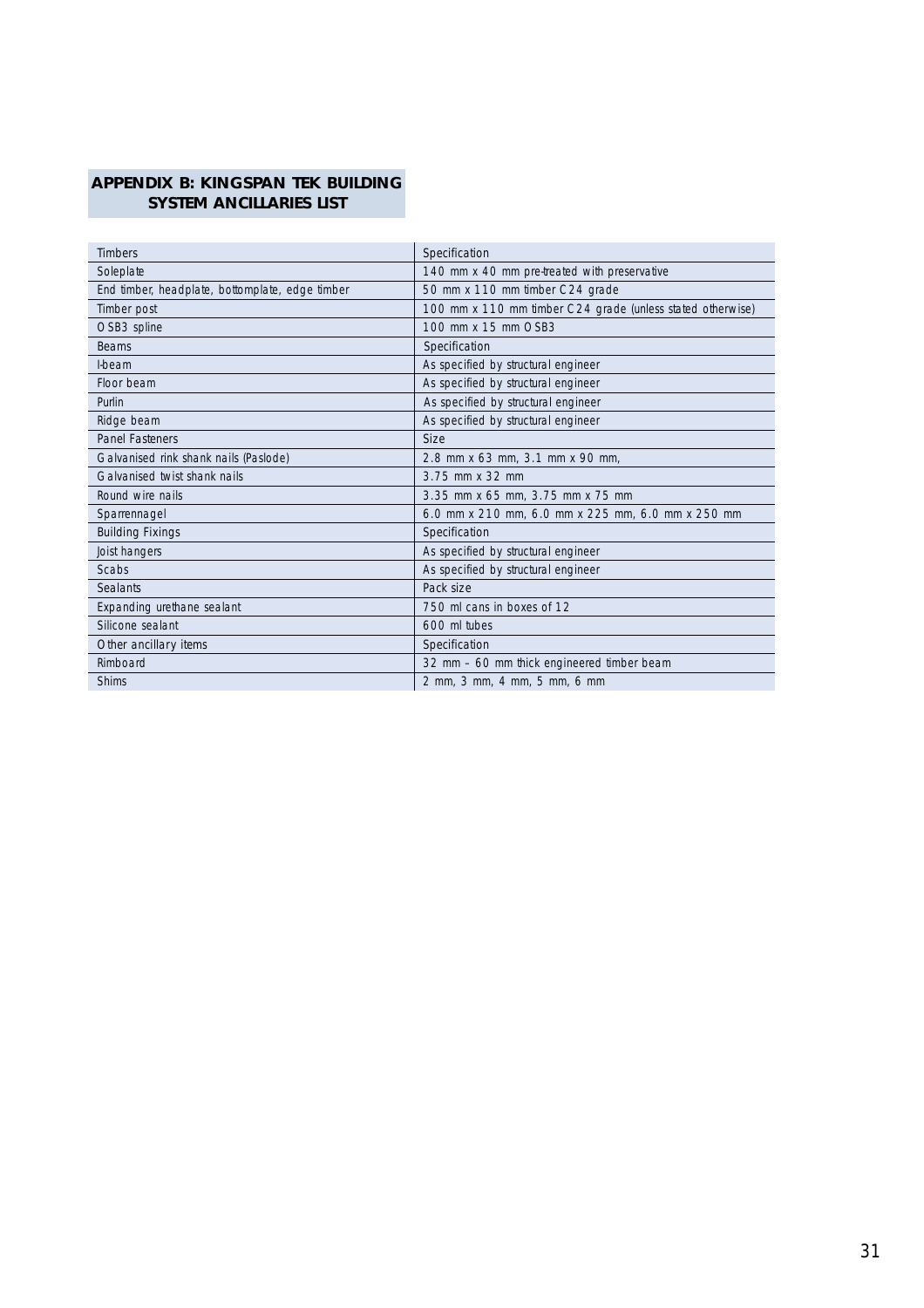## **APPENDIX C: RISK ASSESSMENT**

| Designer:      |                                                                                | Kingspan<br><b>TEK Building</b>                       | Project:       |                    |                |                                                                                                                                                                                                                                    |
|----------------|--------------------------------------------------------------------------------|-------------------------------------------------------|----------------|--------------------|----------------|------------------------------------------------------------------------------------------------------------------------------------------------------------------------------------------------------------------------------------|
| Job No.        |                                                                                | System                                                |                | Date:              |                |                                                                                                                                                                                                                                    |
| Ref.           | Activity/                                                                      | <b>Potential Hazards</b>                              |                | <b>Risk Rating</b> |                | Action taken at design stage                                                                                                                                                                                                       |
| No.            | Element                                                                        |                                                       | L              | S                  | R              |                                                                                                                                                                                                                                    |
| $\mathbf{1}$   | Site - general                                                                 | Unauthorised access to site.                          | $\mathbf{1}$   | $\overline{2}$     | $\overline{2}$ | None                                                                                                                                                                                                                               |
|                |                                                                                | Slips and trips                                       | $\overline{2}$ | 2                  | $\overline{4}$ | None                                                                                                                                                                                                                               |
| $\overline{2}$ | Working spaces and<br>working platforms                                        | Working at height -<br>risk of falling                | 3              | 3                  | 9              | The System is designed to incorporate floor decking<br>at the earliest possible time and is weather resistant.                                                                                                                     |
|                |                                                                                | Collapse of temporary<br>structures                   | $\overline{2}$ | 3                  | 6              | <b>None</b>                                                                                                                                                                                                                        |
| 3              | Materials/substances                                                           | Manual handling /<br>musculo-skeletal injuries        | $\overline{2}$ | $\overline{2}$     | $\overline{4}$ | Design to allow mechanical handling<br>wherever possible. Ensure unit weights and<br>sizes of materials are reduced to acceptable<br>levels where manual handling is unavoidable.<br>Provide adequate information re. Weights etc. |
|                |                                                                                | Carcinogenic materials                                | $\mathbf{1}$   | $\mathbf{1}$       | $\mathbf{1}$   | Cutting of components is undertaken in a<br>controlled factory environment to minimise<br>any risk from prolonged exposure to wood dust.                                                                                           |
|                |                                                                                | Respiratory injuries                                  | $\mathbf{1}$   | $\mathbf{1}$       | $\mathbf{1}$   | Cutting of components is undertaken in a controlled<br>factory environment to minimise any risk from prolonged<br>exposure to wood dust. Assembly of panels uses<br>mechanical fasteners and adhesives only.                       |
| 4              | Erecting, constructing<br>structures and wall/<br>roof sections                | Collapse - temporary<br>instability.                  | $\overline{2}$ | 3                  | 6              | Minimise risk of temporary instability during construction.<br>Agree erection sequences and the details of<br>temporary support measures where critical                                                                            |
|                |                                                                                | Collapse - temporary<br>loadings during construction. | $\overline{2}$ | 3                  | 6              | Maximum construction loadings shown on<br>drawings where appropriate.                                                                                                                                                              |
|                |                                                                                | Falls from height.                                    | 3              | 3                  | 9              | The System is designed to incorporate<br>floor decking at the earliest possible time<br>and is weather resistant.                                                                                                                  |
|                |                                                                                | Handling major components                             | $\overline{2}$ | 3                  | 6              | Consider access, storage, erection procedures and<br>lifting details for large components                                                                                                                                          |
| 5              | Future maintenance,<br>repair, alteration,<br>dismantling and/or<br>demolition | Unfamiliar construction                               | $\overline{2}$ | $\overline{2}$     | $\overline{4}$ | Provide adequate information regarding design<br>parameters, construction details, design loadings<br>and specific alteration and demolition hazards<br>for inclusion in the health and safety file.                               |
|                |                                                                                | Hazardous materials<br>and substances.                | $\mathbf{1}$   | $\mathbf{1}$       | $\mathbf{1}$   | Provide adequate information regarding design<br>parameters, construction details, design loadings<br>and specific alteration and demolition hazards for<br>inclusion in the health and safety file.                               |
|                |                                                                                | Fire                                                  | $\mathbf{1}$   | 3                  | 3              | Design to current Building Regulation requirements.                                                                                                                                                                                |

Key:  $L =$  Likelihood,  $S =$  Severity,  $R =$  Risk = LxS

 $1 = Low, 2 = Medium, 3 = High$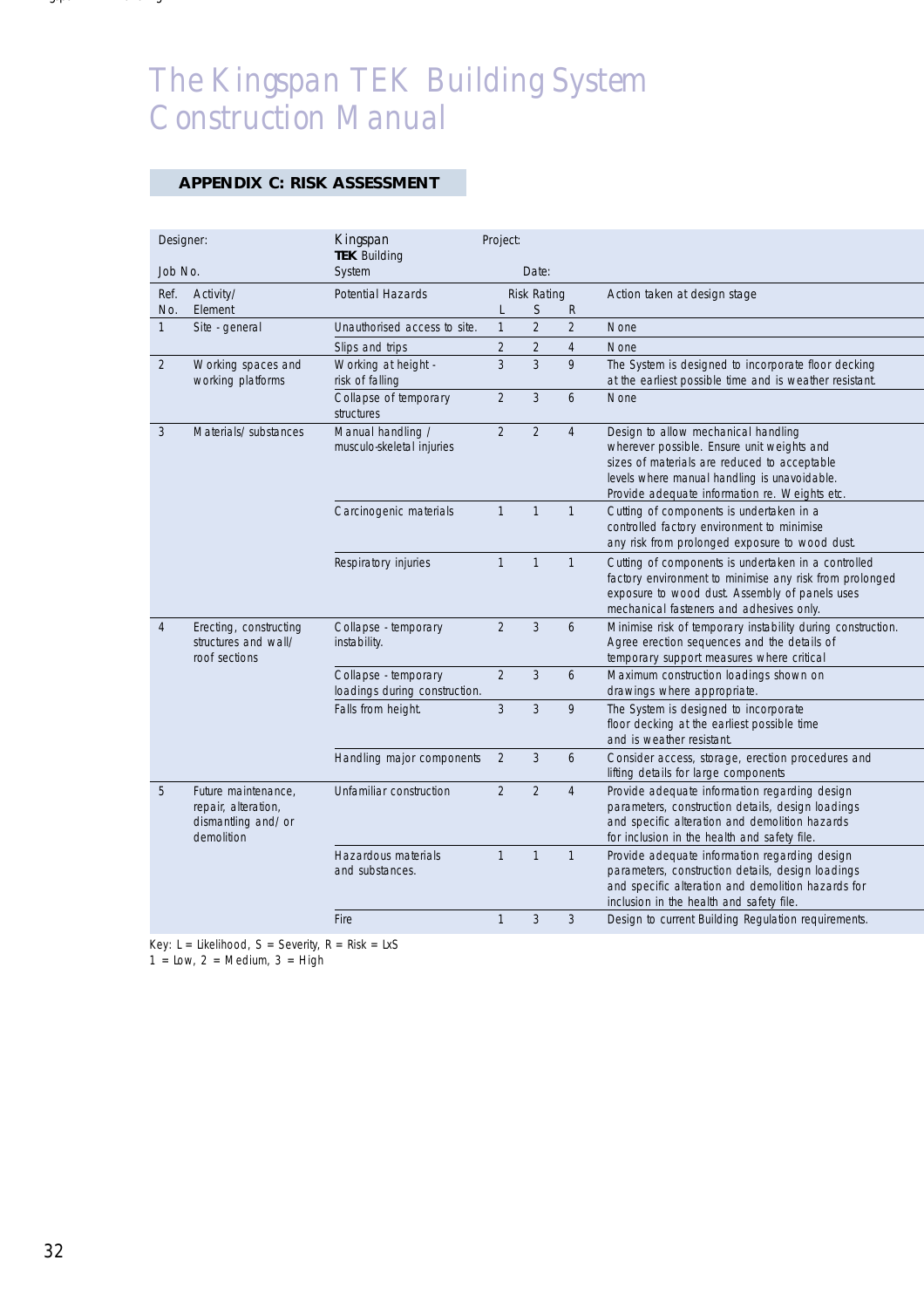| Common<br>Operations |                                                                                                                                                                                                                 |
|----------------------|-----------------------------------------------------------------------------------------------------------------------------------------------------------------------------------------------------------------|
|                      | Possible control Options (Contractor)                                                                                                                                                                           |
| Y                    | Fit hoarding to scaffold.                                                                                                                                                                                       |
| Y                    | Ensure all components are correctly stored and site is organised and tidy.                                                                                                                                      |
| Y                    | Follow accepted practice for quarding against falling by protecting edges and openings in floors.                                                                                                               |
| Y                    | Provide adequate bracing to ensure temporary stability structures of walls. Ensure working platforms and<br>scaffold are properly designed and erected.                                                         |
| Y                    | Follow accepted practice for manoeuvring large objects in accordance with contractors standard method<br>statements that cover craneage, personal protective equipment PPE and trained staff.                   |
| Y                    | Provide PPE as per COSHH assessment sheets where necessary.                                                                                                                                                     |
| Y                    | Provide PPE as per COSHH assessment sheets where necessary.                                                                                                                                                     |
| $\mathbb N$          | Contractor to write SPECIFIC method statement defining the erection sequence to minimise risk of instability.<br>Use only experienced staff familiar with procedures.                                           |
| Y                    | Contractor to familiarise himself with drawings and specifications contained in health and safety plan.                                                                                                         |
| Y                    | Contractor should maximise the amount of preassembly of components in safe areas prior to lifting and assembly.<br>Follow contractors standard method statement/recommendations for protecting against falling. |
| Y                    | Plan for manoeuvring large objects following guidance in contractors standard method statements that cover<br>craneage, PPE and trained staff.                                                                  |
| Y                    | Ensure all project information is compiled in health and safety file.                                                                                                                                           |
| Y                    | Ensure all project information is compiled in health and safety file.                                                                                                                                           |
| Y                    | Ensure all project information is compiled in health and safety file.                                                                                                                                           |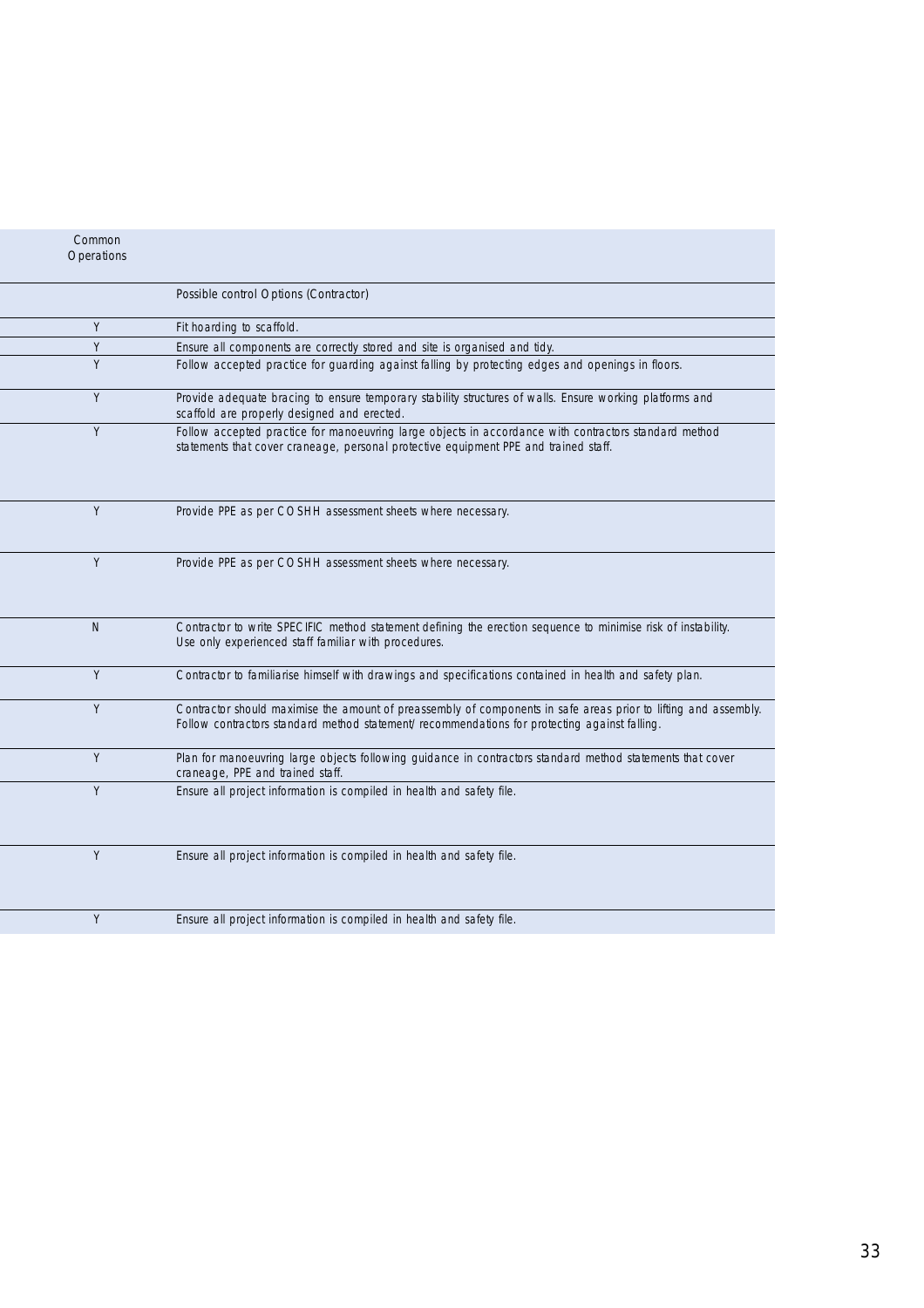## **APPENDIX D: KINGSPAN TEK BUILDING SYSTEM ESSENTIAL TOOL LIST**

| Item                                    | Suitable Specification               | Quantity per scheme                    |
|-----------------------------------------|--------------------------------------|----------------------------------------|
| Müba steel wall braces                  |                                      | Min. 20 pieces in size 1               |
|                                         |                                      | Min. 5 pieces in size 2                |
| Surveyors Level and tripod              |                                      | $\mathbf{1}$                           |
| Measuring staff in mm                   |                                      | $\mathbf{1}$                           |
| Air Nailer                              | Bostitch Coil Nailer model           | $\mathfrak{D}$                         |
|                                         | N80 $/$ N100 (coil nails) or         |                                        |
|                                         | Paslode Strip Nailer (strip nails)   |                                        |
| Air compressor                          | 400 It per min. loading capacity     | $\mathbf{1}$                           |
| Rubber air hoses                        |                                      | 50 m                                   |
| Silicon dispenser for 750 ml foil tubes |                                      | $\mathfrak{D}$                         |
| Foam Gun                                |                                      | $\mathfrak{D}$                         |
| Chain Hoist                             |                                      | $\mathfrak{D}$                         |
| Lifting belts                           |                                      | 50 per kit (made from car safety belt) |
| 1 Ton lifting belts                     | $1.8 \text{ m}$ long                 | 4 per scheme                           |
| Rucki Zucki Nick Nack                   |                                      | 3                                      |
| Lorry straps                            | 8 m long and 15 m long without hooks | 2 of each                              |
| Hammer stapler                          | Bostitch model H2B Duofast           | $\mathbf{1}$                           |
| 8-foot stepladder                       | Industrial grade                     | $\overline{2}$                         |
| 20-foot extension ladder                | Industrial grade                     | $\mathfrak{D}$                         |
| Hotbox for expanding urethane sealant   |                                      | $\mathbf{1}$                           |
| (permits maximum sealant yield, needed  |                                      |                                        |
| in cool to cold weather, also when      |                                      |                                        |
| foam has reached expiration date)       |                                      |                                        |

*NB. This equipment is required over and above a normal kit of standard carpentry handtools (manual and powered)*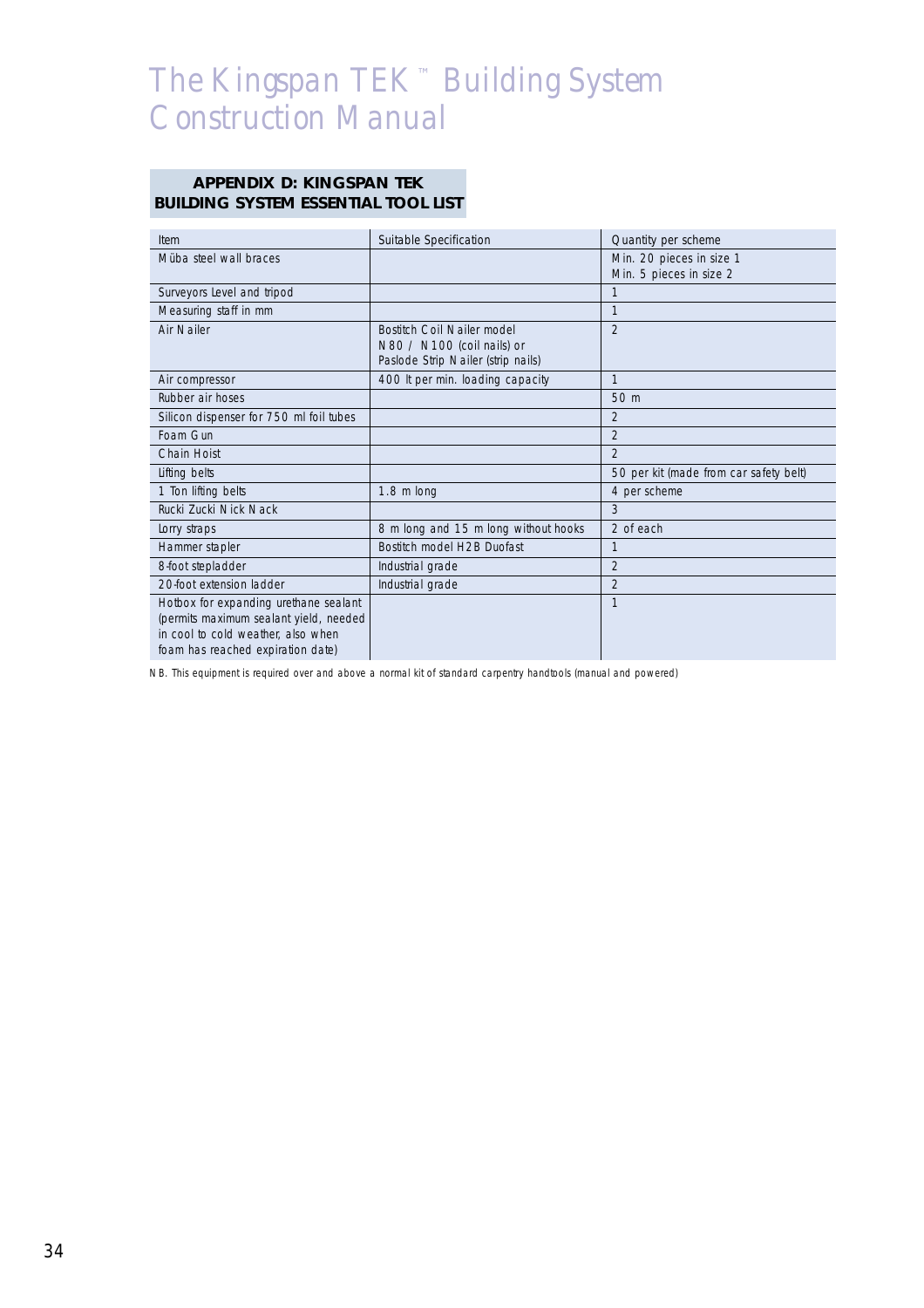**APPENDIX E: OTHER MANUFACTURERS LITERATURE**